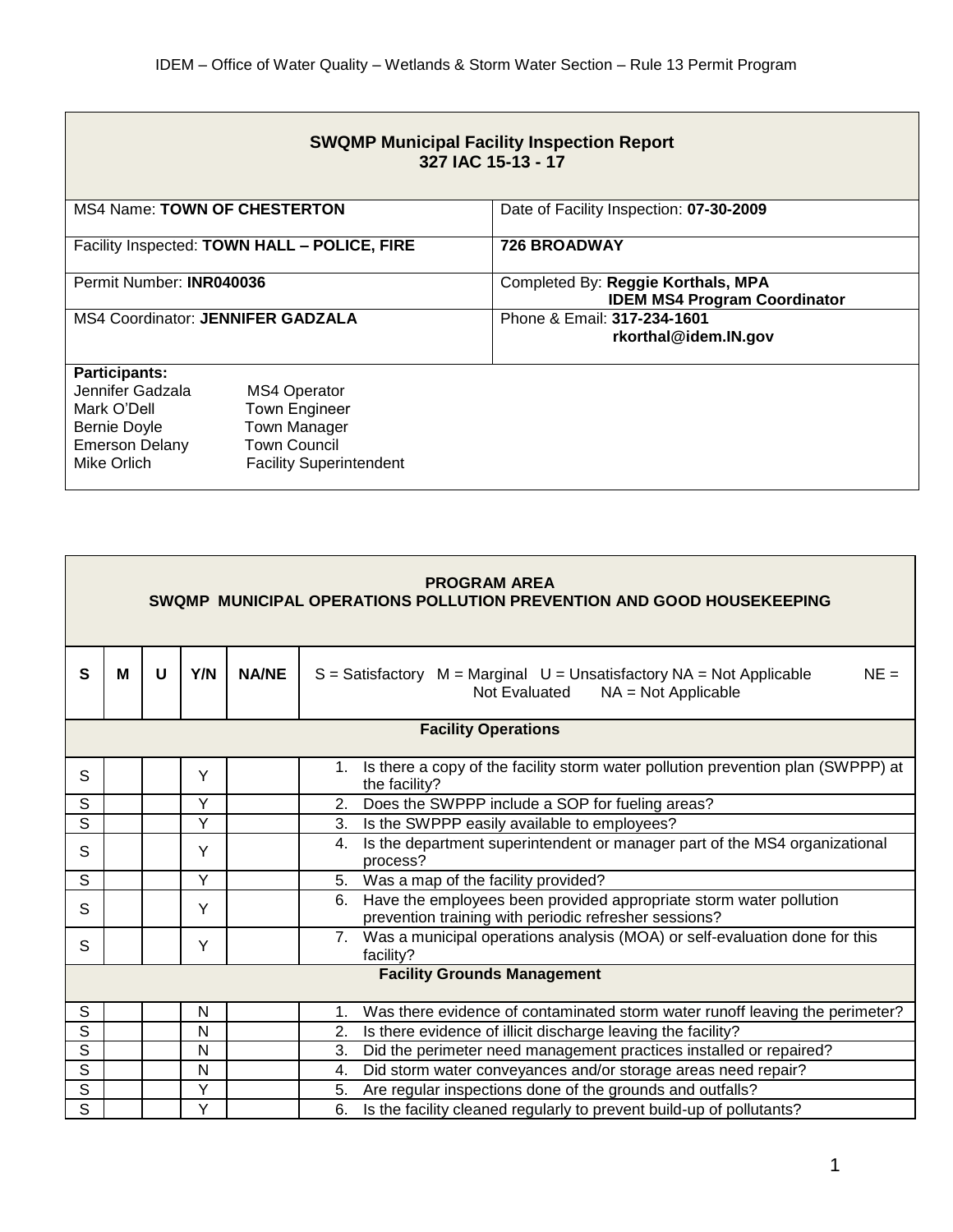| $\overline{s}$          |  | Υ |           | Are storm drain inlets labeled and free of debris?<br>7.                                                    |
|-------------------------|--|---|-----------|-------------------------------------------------------------------------------------------------------------|
| $\overline{s}$          |  | Υ |           | Are storm drain outlets labeled and free of debris?<br>8.                                                   |
| $\overline{s}$          |  | Υ |           | Do discharges drain to the storm sewers?<br>9.                                                              |
| $\overline{\mathsf{s}}$ |  | Υ |           | 10. Are outside dumpsters in proper condition with covers?                                                  |
|                         |  |   | <b>NA</b> | 11. Are turf management practices in place for grass areas?                                                 |
| $\overline{s}$          |  | Y |           | 12. Is there a parking lot maintenance program in place at the facility?                                    |
|                         |  |   | <b>NA</b> | 13. Is there an integrated pest management program in place for park areas if                               |
|                         |  |   |           | applicable?                                                                                                 |
|                         |  |   |           | <b>Material Storage and Waste Management</b>                                                                |
| ${\mathbb S}$           |  | Υ |           | Are BMPs in place for waste materials removed from the operational areas?<br>1.                             |
| $\overline{s}$          |  | Ÿ |           | Are recycled materials disposed of in the proper manner?<br>2.                                              |
| $\overline{s}$          |  | Υ |           | Are all containers properly labeled?<br>3.                                                                  |
|                         |  |   |           | Is secondary containment provided to prevent accidental loss of concentrated<br>4.                          |
| S                       |  | Y |           | solutions?                                                                                                  |
|                         |  |   | <b>NA</b> | Are all hazardous materials properly labeled and disposed of?<br>5.                                         |
|                         |  |   | <b>NA</b> | Is bulk bag storage regularly inspected for tares and leakage?<br>6.                                        |
| S                       |  | N |           | Is there any evidence of contaminated materials being stored outside and not<br>7.                          |
|                         |  |   |           | under cover?                                                                                                |
|                         |  |   | <b>NA</b> | STOCKPILES: Are outdoor stockpiles properly managed?<br>8.                                                  |
|                         |  |   | <b>NA</b> | SALT / SAND: Are deicing materials properly stored under cover?<br>9.                                       |
|                         |  |   | <b>NA</b> | 10. COMPOSTING: Is composting materials properly managed and contained?                                     |
|                         |  |   |           | (leaves and grass)                                                                                          |
|                         |  |   | <b>NA</b> | 11. If applicable, has a designated snow disposal area been established?                                    |
|                         |  |   | <b>NA</b> | 12. Are pesticides, herbicides, and fertilizers used? Are BMPs in place? Are low                            |
|                         |  |   |           | phosphorous / no phosphorous fertilizers used?<br>Fleet and Off-Road Vehicle Maintenance,                   |
|                         |  |   |           |                                                                                                             |
|                         |  |   | <b>NA</b> | 1. Is there a designated vehicle maintenance area at the facility?                                          |
|                         |  |   |           | VEHICLE MAINTENANCE IS CONTRACTED OFF SITE                                                                  |
|                         |  |   | <b>NA</b> | Have vehicle maintenance practices been implemented?<br>2.                                                  |
|                         |  | N |           | Do inside drains go to storm water conveyance?<br>3.                                                        |
|                         |  |   | <b>NA</b> | Do vehicle washout areas have BMPs in place?<br>4.                                                          |
|                         |  |   | <b>NA</b> | Is used oil properly labeled, contained and disposed of?<br>5.                                              |
|                         |  |   |           | Is written documentation kept of vehicle maintenance, spills and clean-up in<br>6.                          |
| S                       |  | Y |           | vehicle maintenance area?                                                                                   |
|                         |  |   | <b>NA</b> | DOCUMENTION IS KEPT OF CONTRACTED SERVICE<br>7. Are spill kits located within the vehicle maintenance area? |
|                         |  |   |           | <b>Fueling Facilities</b>                                                                                   |
|                         |  |   |           |                                                                                                             |
|                         |  |   |           | Do fueling facilities have BMPs in place?<br>8.                                                             |
|                         |  |   | <b>NA</b> | FIRE AND POLICE VEHICLES ARE FUELED AT STREET DEPARTMENT OR                                                 |
|                         |  |   |           | <b>COMMERCIALLY</b>                                                                                         |
|                         |  |   | <b>NA</b> | 9. Are fuel spill tracked and clean-up documented?                                                          |
|                         |  |   | <b>NA</b> | 10. Are regular inspections done of fueling terminals?                                                      |
|                         |  |   | <b>NA</b> | 11. Are there spill kits available near fueling areas?                                                      |
|                         |  |   | <b>NA</b> | 12. Is overflow protection installed for fuel tanks?                                                        |
|                         |  |   |           |                                                                                                             |
|                         |  |   | <b>NA</b> | 13. Is there a cover over the fueling facility?                                                             |
|                         |  |   | <b>NA</b> | 14. Are storm drains located near the fueling station?                                                      |
|                         |  |   | <b>NA</b> | 15. Is there proper signage at fueling sites?                                                               |